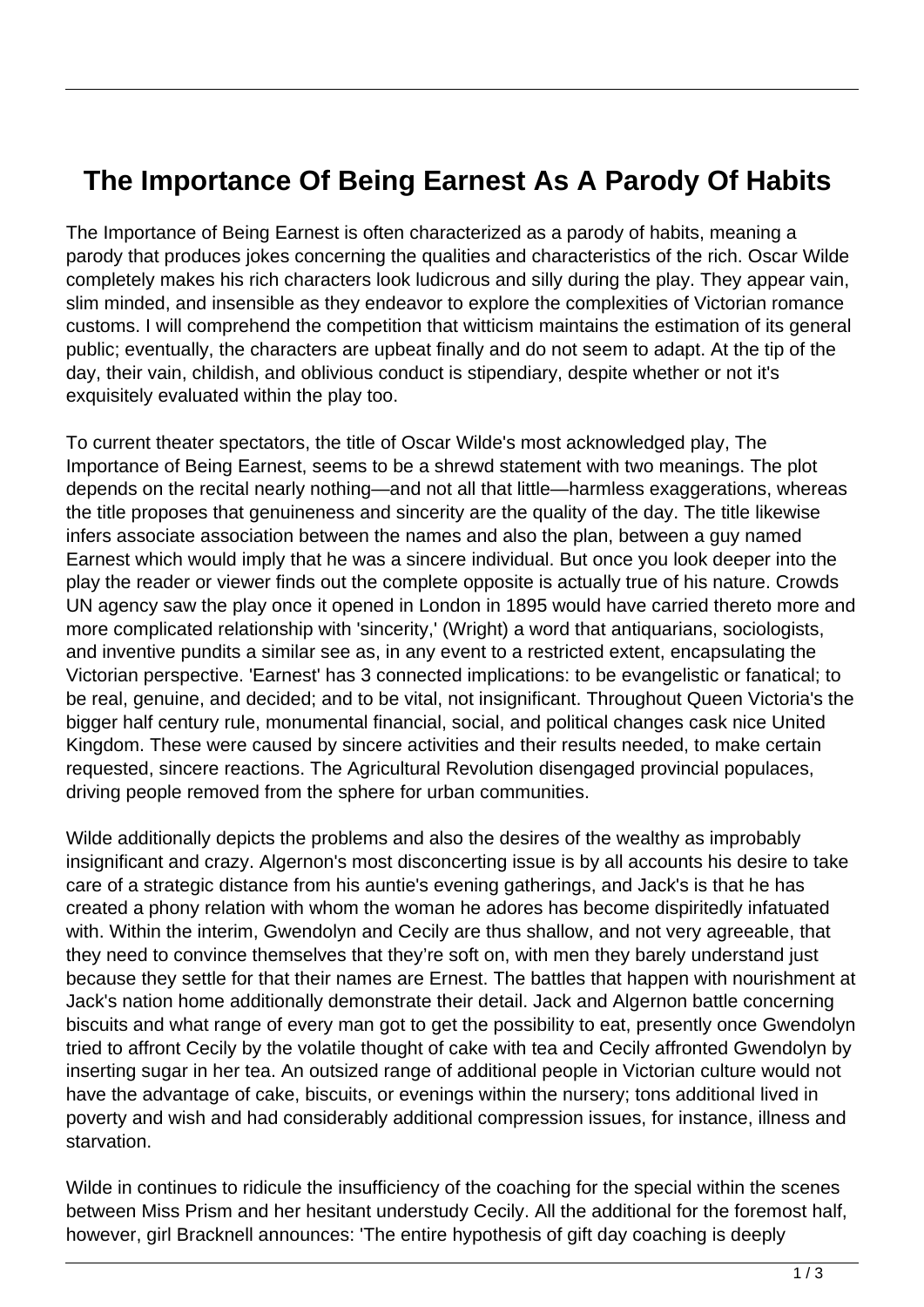unsound. fortuitously in European country, at any rate, instruction delivers no impact in any respect. On the off likelihood that it did, it'd demonstrate a real peril to the privileged societies and presumably result in demonstrations of savagery.' (Wilde) Lady Bracknell joins coaching of the poor with social agitation, expecting that they are familiar. Plenty might overlook their place and reject numerous leveled social systems. The liberty and bravery of Wilde's feminine characters mirrors the ever-changing standing of Victorian girls, some portion of associate open discussion referred to as 'The girls Question.' it had been unambiguously with the entry of a progression of Married Women's Property Acts (1870-1908) that women may actually hold property in their own names. The assessments of Victoria herself, UN agency restricted ladies' vote but pushed ladies' coaching, together with faculty, exemplified the imprecise circumstance of women in European country throughout this era.

Cecily and Gwendolen examine changing jobs in their discussion about male home life, demonstrating their conviction that 'home appears to me to be the correct circle for the man.' Marriage, in any case, stayed most ladies' essential objective and occupation. Masterminded relationships had been on the decrease since the late-eighteenth century yet were not obscure among the Victorian period's high societies. This may have seemed well and good, however it didn't generally make local amicability. Think about Algernon's regret about the low nature of champagne in the homes of wedded men and his faith in the need of infidelity, 'for in marriage, three is organization and two is none.' Both remarks feature the absence of friendship coming about because of marriage without similarity and love, proposing that the Victorian spouse requires liquor and an escort to be cheerful.

Another part of society that is parodied is the mystery truth of how the privileged societies appreciate living over their methods. We see that, despite the fact that both Algernon and Jack are considered 'high society men', both have a hard time taking care of leasers. Algernon doesn't pay since he is clearly an over-spending dandy. Jack is as well, yet his overspending is done as his adjust self-image 'Ernest', who has an affinity for eating in costly eateries and not covering the tab. For Jack's situation, he just appreciates the rush of being 'awful'. Notwithstanding, both Algernon and Jack uncover the truth of some alleged 'wealthy' families: Many of them lived off their family name and needed more money to support their costly propensities. Wilde features the silliness of Victorian-time esteems through the entirety of the characters, yet maybe, particularly through Lady Bracknell. She is a very pompous high society woman who flame broils Jack in a cross-examination before she will give him authorization to wed her girl Gwendolen. She asks him pointless inquiries like whether he smokes, and she is particularly keen on his location in London (shockingly, she discovers it is on 'the unfashionable side'). At the point when she discovers Jack doesn't have a clue who his folks are, Lady Bracknell is justifiably worried, since the family and name of the man her girl will wed is of most extreme significance in their general public. Nonetheless, Wilde makes her look totally absurd all through the scene, thus, at that point, she appears to be irrational. Regardless of the difficulties, Jack winds up wedding Gwendolen, on the grounds that he finds he is the child of a well off, significant couple and that his name really is Ernest (he had been keeping up the veneer of being 'Ernest' to keep up Gwendolen's love). Despite the fact that he was a liar all through the vast majority of the play, Jack wins at last, coincidentally getting all that he needed and professed to have. Hence, it appears that Wilde's play, at any rate partially, maintains the estimations of Victorian culture.

The status of the nineteenth century's informed ladies stayed horrid, in any case, with not many word related outlets other than instructing. Miss Prism, Cecily's tutor, consolidates two basic